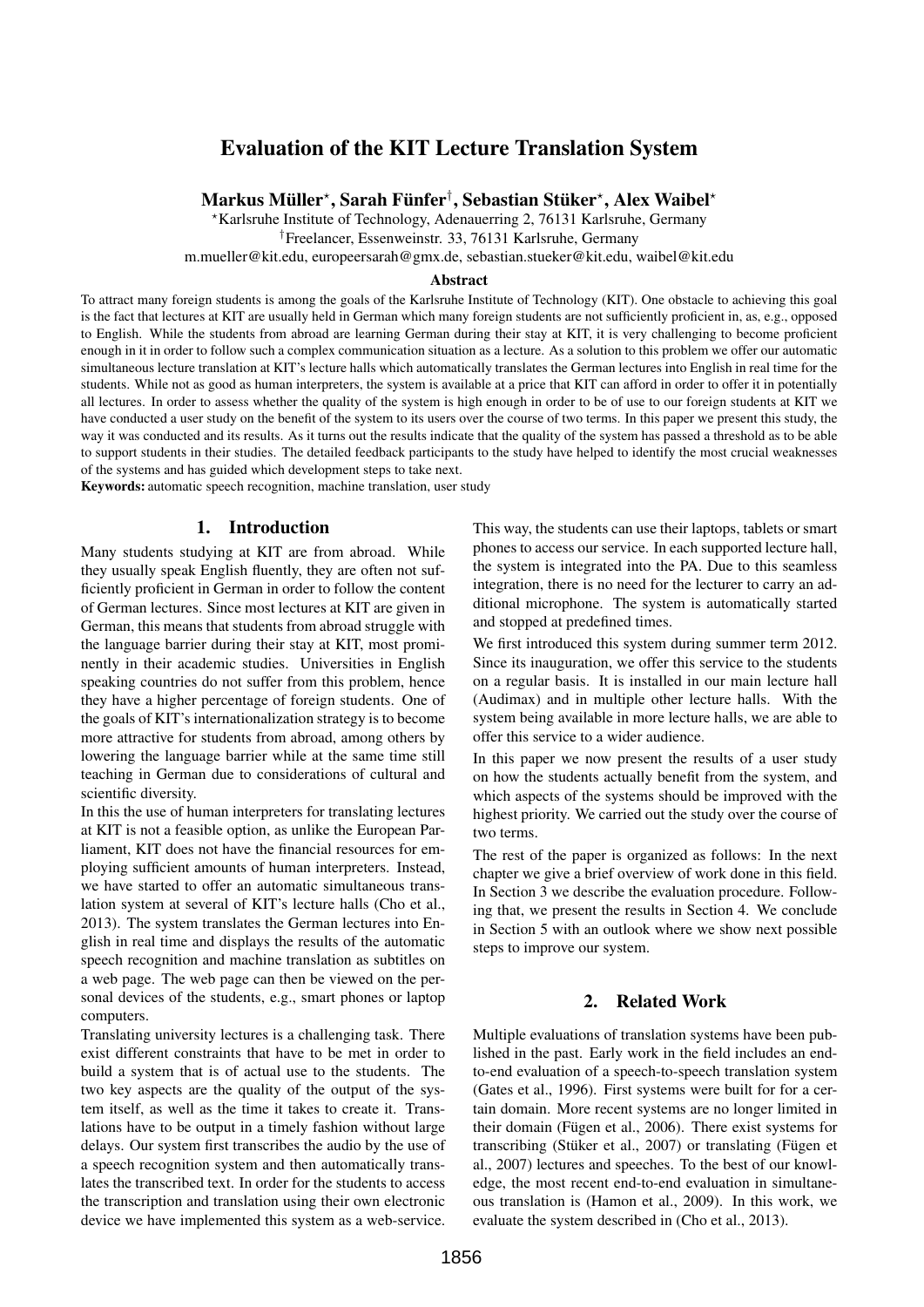# 3. Evaluation of the System

Measuring the perceived quality of the lecture translation (LT) system is a difficult task. It is influenced by many factors. In order to evaluate the LT system in the field, we asked ourselves the following questions: Do students using the LT comprehend the lecture better? Does the LT help students? We also wanted to know whether they like the user interface and can handle it with ease. For our analysis, we decided on four evaluation methods to help us answering these questions and get a global and comprehensive view of the actual system performance: (a) Automatic measurements in form of web access and duration of stay on the website, (b) individual interviews, (c) short surveys and (d) a comprehensive questionnaire.

The first part of our study was conducted during the summer term 2014. Automatic metrics, e.g., the number of people using the LT and the average duration of use of the LT per session per person have been collected throughout the term. Small surveys were sent around every 3–4 weeks to users that had shown interest in the project. Towards the end of the term, we conducted personal interviews and a survey among students who had used the system.

We conducted the second part of our study towards the end of the winter term 2014. Automatically collected data was once more gathered throughout the term. Two short surveys were sent around. Unfortunately, it was not possible to get interview partners in the winter term as (foreign) students were not willing to participate.

## 3.1. Frequency of Use

In order to learn more about the amount of people using the LT per session, we collected usage data in anonymized from. We measured the average time one person stayed logged in and the number of students using the LT during one session. However, for an exact documentation of the time students stayed logged in, they needed to actively close the web page. As this was not always the case, the exact duration of use could not always be determined.

## 3.2. Short Surveys

We conducted two types of short surveys: Exit polls and short questionnaires that were sent to the students via mail. For technical reasons, no exit poll could be integrated into the system during the first part of the test. At the beginning of each term, we presented the lecture translator in all lectures where this service was offered. We also offered a mailing list to which students could subscribe. This list was used to distribute online surveys. We sent around anonymous short surveys with four questions on a regular basis (every 3–4 weeks) during the lecture period. In July 2014 and in January 2015 we used a large questionnaire and therefore did not distribute any short surveys.

# 3.3. Large Questionnaire

In order to gain more detailed feedback, we designed a comprehensive questionnaire. It contained questions regarding the background of the users, a system evaluation, an evaluation of the components "automatic speech recognition" and "machine translation". In addition to that, we included a section where the students could express ideas

and identify problems with the system. The questionnaire covered three A4 pages. It was distributed to all students that claimed to have used the LT at least once in the summer and/or in the winter term.

In order to increase engagement in the winter term and to reach as many students as possible, we made this survey available online. We asked the lecturers to publish the link with their lecture notes. Thus, even foreign students who work from home were able to participate. We also distributed the link via our mailing list and published it on the LT-homepage.

For rating questions, we provided a 5-point Likert scale ranging from 1 (worst option) to 5 (best option). The average is denoted by 3. An additional field n/a was provided in case the question could not be answered or did not apply. We evaluated the answered questionnaires in three different groups: The entire group of students, students with German as mother tongue and students with a different mother tongue.

# 3.4. Interview

By conducting personal interviews based on a standardized set of questions, we wanted to get a more detailed view about the impression the users had from the LT. It was also a possibility to get for more detailed answers.

The interviews were divided into several parts, resembling those of the questionnaire. The first part asked about general information about the interviewee, including his/her mother tongue and language knowledge. The second part asked general questions about the system, including its usefulness, the user behaviour and whether it was easier to follow the lecture. We also wanted to know in which situations the LT helped the most. The third respectively forth part was about the ASR-component and the MT-component. The questions were targeted towards the evaluation of the usefulness of the system and how disruptive the errors were. In the last part, we also wanted to learn more about useful features, ideas, suggestions or specific problems.

# 4. Results

The results section is divided into multiple parts, reflecting the different modalities used for the evaluation. We begin by presenting the results from our analysis of the frequency of use. Then, we outline the results from our two different types of surveys. This section concludes with an analysis of the interviews we conducted.

# 4.1. Frequency of Use

We introduced our system at the beginning of the term in the various lectures. Usually, most of the students are attending the lectures during this period. It was also this period when most of the activity was registered. This indicates that students were curious about the project. In the summer term, an active usage of the LT in all seven lectures could be observed. However, in three lectures this was only the case at the day of the presentation of the system and for a short amount of time (about 10 minutes). In two lectures, there were 4 activity spikes with an average of 2.4 users per session and an average stay of about 2 minutes. Relatively high activity was observed in one lecture with an average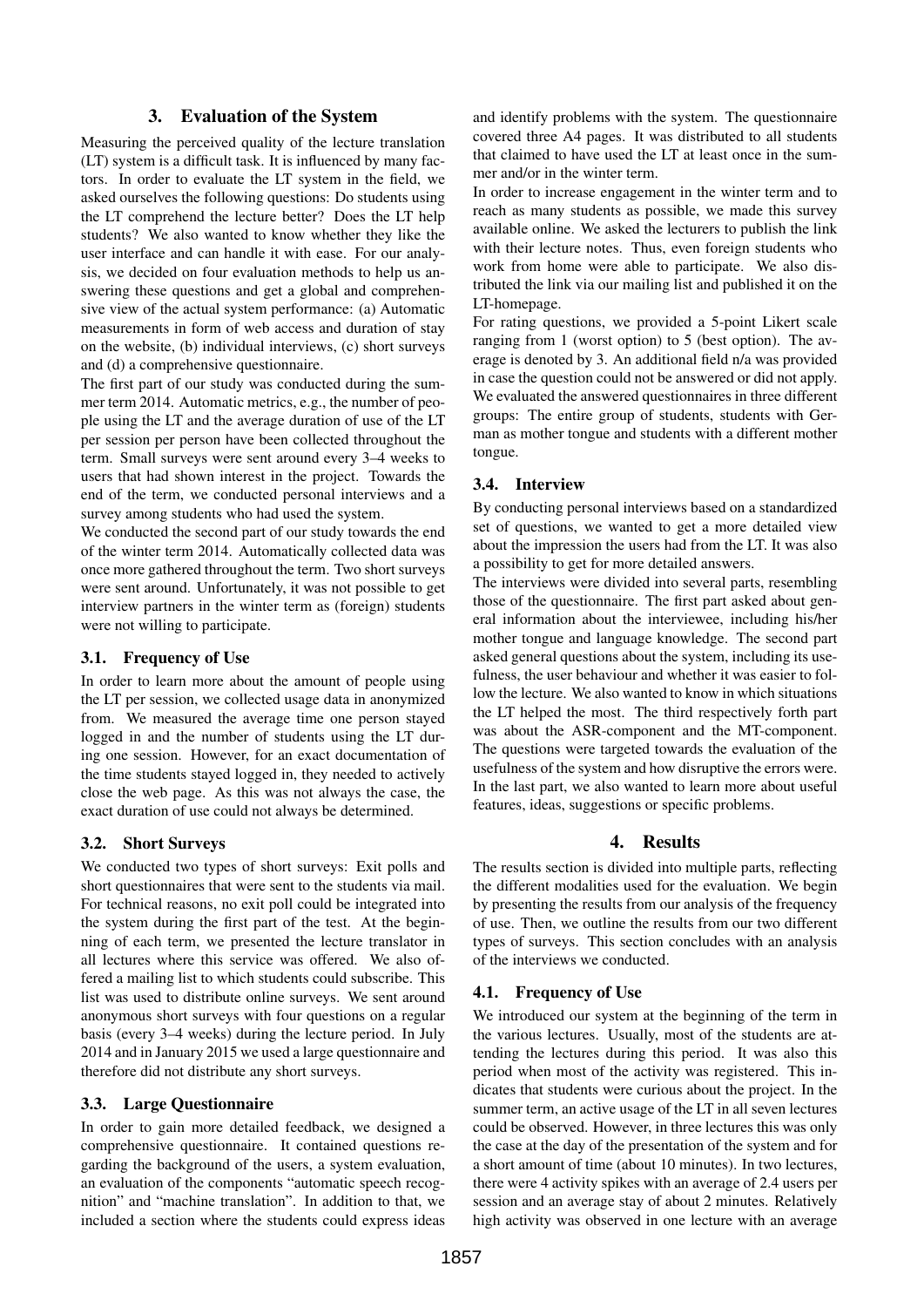of ten users per session and an average stay per user per session varying from 2 to 50 minutes. This was probably due to the fact that we were actively promoting the system throughout the term as the lecture was held by our lab.

In the winter term the highest level of activity was recorded at the day of the presentation of the system: Between 3 and 40 students per lecture accessed the LT. In 6 lectures in the fields of computer science, mathematics and economic sciences, 10 or even more people showed initial interest. During the term, 29 more events (log-in with a duration of stay over 1 minute) were registered. In 5 lectures an average of 2.9 persons were active for 2 or 3 more sessions. In one lecture, we recorded activities of 1 to 4 persons on a regular basis throughout the term (12 more times after the initial presentation). This is attributed to the fact that we actively promoted the LT in this lecture.

The automatic logging of events provided some insight into the usage of the LT. Having students using it on a regular basis is an indication that the LT was appreciated and helpful.

## 4.2. Short Surveys

As further measure, we sent short surveys to students that showed interest in the system. In the summer term, 24 students from four different lectures showed interest, 15 of them were foreign students. In the winter term, 66 students showed interest, with 45 of them being foreign students. The return rate of the questionnaire in both periods was low. In the summer term, we got 4 answers for the first survey in May and 3 for the second one in June. During the winter term, we received 4 answers for the first survey in November and only one for the second one in December.

In the summer term, 4 out of 7 students used the LT 3 times or more. Considering the fact that most students probably only had one lecture per week in the Audimax with the LT running, that number is quite high. One of the students used it two times, two only one time. Out of 7 students, 5 considered the LT useful, one did not answer that question. Especially the transcript was considered helpful in general. Negative aspects mentioned included the latency of the LT, difficulties when logging in, the fact that it is hard to follow the slides and the LT at the same time as well as that the LT was not available in all lectures.

In the winter term, 4 students participated in the first survey, but only one in the second. Although this return rate is low, the answers were helpful. 3 of the 4 students actually used the LT. The one who had not used it explained that he understood German and therefore did not need the LT. Interestingly enough, he said he would have loved to use the system one year ago. This entails that it is especially useful for foreign students that begin to study in Germany.

Opinions on the quality of the LT were mixed. While one student considered the speech recognition worked rather poorly, two described it as "good" or "very good". One person also mentioned the machine translation which she/he considered "very good". Two said they were going to continue to use the LT. One wanted to try it from time to time and one person said she/he would not use it again.

## 4.3. Large Questionnaire

The analysis of the large questionnaire is divided into several subsections In the first subsection, we provide an overview of the general questions we asked. In the next two sections, we analyse the evaluation of both ASR and MT components. This part concludes with the last part of the questionnaire about ideas or encountered problems.

## 4.3.1. General

As shown in Table 1, 22 students from 5 lectures answered the questionnaire, 2 of them having Chinese as mother tongue, 2 of them Spanish, 1 Russian. The level of German of the foreign students was quite high, varying from B2 to C2. Their English level was a bit lower, between B2 and C1. All participants had a high level of English, ranking from B1 to C2.

Looking at the usage, 10 students only used the LT once, 10 students 2 to five 5 and 2 students 6 to 10 times. The majority (14) of the participants in the study stated they would use the system again. The students were mainly male and studied business engineering or computer science. 5 of them have been studying in Germany for less than one year and 5 are studying more than 4 years.

| <b>General Information</b>          | All            | <b>NG</b>      | G              |
|-------------------------------------|----------------|----------------|----------------|
| Male                                | 20             | 4              | 16             |
| Female                              | $\overline{2}$ | 1              | 1              |
| <b>Years of studying in Germany</b> |                |                |                |
| less than 1                         | 5              | $\overline{2}$ | 3              |
| $1-2$                               | 7              | $\overline{2}$ | 5              |
| $3 - 4$                             | 3              | 1              | $\overline{2}$ |
| more than 4                         | 5              | 0              | 5              |
| n/a                                 | 2              | 0              | $\overline{c}$ |
| How often did you use the LT?       |                |                |                |
| 1                                   | 10             | 2              | 8              |
| $2 - 5$                             | 10             | 3              | 7              |
| $6-10$                              | $\mathfrak{D}$ | 0              | $\overline{2}$ |
| Would you use the LT again?         |                |                |                |
| yes                                 | 14             | 3              | 11             |
| no                                  | 8              | $\mathfrak{D}$ | 6              |

Table 1: General information of participating students, NG non-German, G German

#### 4.3.2. System Evaluation

The results from the system evaluation are shown in Table 2. The general impression of the LT was rather positive, with 3.21 points on a scale from 1 to 5 for both groups. Germans rated the system slightly better than foreign students. It was also considered useful, with 3.23 of 5 points. When asked in more detail about the perceived usefulness, particularly foreign students explained that it improved the understanding of the lectures and they would benefit from having it in other lectures, too. However, they were not so sure about the effect of their performance in studying and whether the LT made it easier to follow the lectures. The latter phenomenon was explained by some students.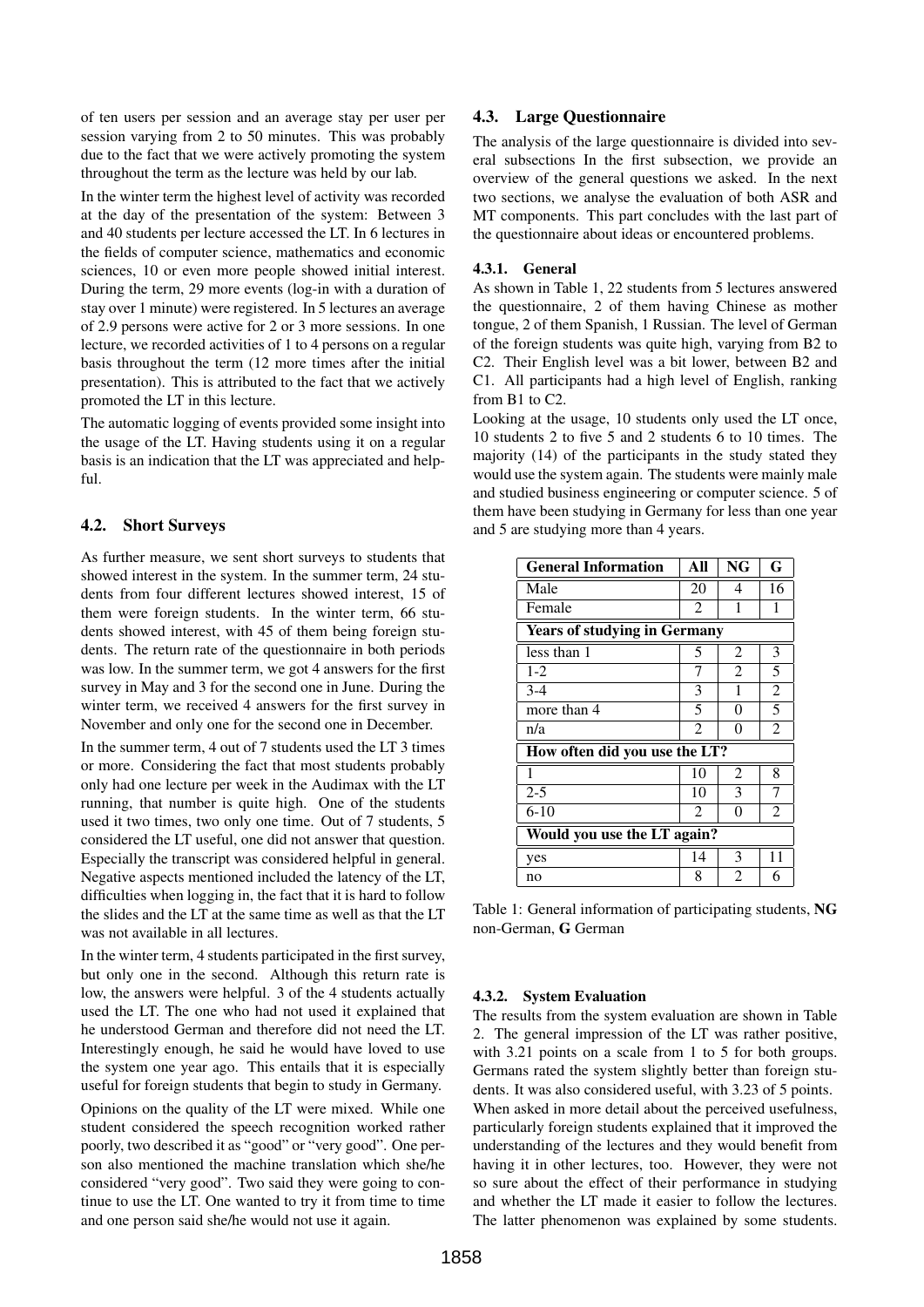They sometimes considered it difficult to switch between the lecturer, the slides and the output of the LT. The ease of use was also rated positively and got 3.27 points. Especially the layout of the user interface was considered clear and got the highest marks (4.27).

#### 4.3.3. ASR Component

The evaluation results of the ASR component are shown in Table 3. The general impression of the ASR component was positive, especially among foreign students. They also considered the transcription useful. The overall quality was evaluated with 3.01 points. The largest difference in the results between German and non-German students was observed in the category of transcription errors. Those were considered less distracting by foreign students than by German students. The lowest mark in this section got the delay of the transcription, with 2.62 points. The highest mark scored the transcription of general terms. Foreign students considered the recognition quality of technical terms better. The overall usefulness of ASR received mark of 3.13. Foreign students answered that it helped to improve their performance in the subject and their comprehension of the lecture. As for the transcript, not all participants stated that it did made it easier to follow the lecture.

#### 4.3.4. Machine Translation Component

In part 4, students were asked to evaluate the machine translation (MT) component. The results are shown in Table 4. The all students combined described the general impression of the system with 3.19 points better than the one of the ASR-component. Foreign students alone, however, got a better impression from the ASR component (3.4 ASR versus 2.67 MT). Although they appreciated the translation quality, the usefulness was rated below 3 by the foreign students. The score of the overall quality of MT was slightly higher than the one of the ASR. Foreign students, however, rated the ASR component higher.

They also rated the delay of the translation with the lowest score, as it was considered rather high. The foreign students also perceived the translation quality to be fluctuating. During the term, we added several improvements to the system. The students noticed the improvement of the quality throughout the term.

The scores of the translation quality of general terms received the highest rating in this section by both groups. But the amount of questions answered with "n/a" was quite high in this part: More than 30% of the answers did not include a rating. 6 people, including one foreign student, did not have an opinion about the MT quality. Compared to ASR and to the quality aspects, the usefulness of the MT component was rated a bit lower, attaining 2.87 points. Nearly 40% of the answers to the questions were rated n/a: Eight people did not express their opinion on the usefulness of MT at all. The differences between German speaking and foreign students were rather distinct, with more than 1 point of difference. It might be that, as the lectures were in German, the ASR component added value for the German speaking students, whereas the English output was an additional language for them to process.

#### 4.3.5. Ideas / Problems

The last part of the questionnaire offered the students the possibility to propose suggestions and name things to improve. Ten students responded by putting in one or more comments. The most common suggestions were to create an archive of lectures to be downloaded as well as offering a service for the translation of the presentation slides. In addition to that, offering the translation from German to Chinese was proposed.

The students also suggested to improve issues they encountered. They proposed to reduce of the time lag of the LT, as well as to improve the accuracy of the translation. Especially the translations of technical terms appeared to be sub-optimal in the current setup. There were also comments that students considered the project interesting and that they were interested in its future development and improvements.

#### 4.4. Interview

To offer a more interactive way of providing feedback, we also offered to do interviews. Two foreign students, a female business-studies student from China and a male computer science student from Ecuador accepted being interviewed after two lectures during which they had used the system. The Chinese girl considered the LT little useful as of her very good knowledge and level of understanding of German. However, she got the impression that the system might be useful for foreign students. She considered the speech recognition to be working very well, the resulting transcript being of great use for students.

Nevertheless, she perceived it hard to follow the slides / the lecturer and the LT simultaneously. Especially during periods when the lecturer was explaining charts or a picture she considered it difficult to switch back and forth. The other interviewee also considered this to be a potential problem. In this context, the time lag was considered too large, being even bigger for the translation. This resulted in the translation being less useful. Both mentioned mistakes in transcripts and translations, but it seemed less important to them. One of them also mentioned technical problems during one lecture, but those were due to the unstable Internet connection in the lecture hall at that time.

When asked for improvements, they expressed a multitude of ideas. One idea was to add subtitles to videos that are recorded and published by some lecturers. Those videos are published on the Internet. By adding subtitles and translation to those videos, it would be possible to reach out to even more potential users. The two interviewees were not sure whether they preferred an offline archive to the live function. Although an archive might be useful for later studying and the preparation for the final exam, the live function allows for more situational context information. Moreover, the Chinese girl told us that a lot of her friends did not actually attend lectures but study from home.

## 5. Conclusion

The different methods allowed us to identify the strengths and weaknesses of our system. We learned about some difficulties and got suggestions and ideas for the future. The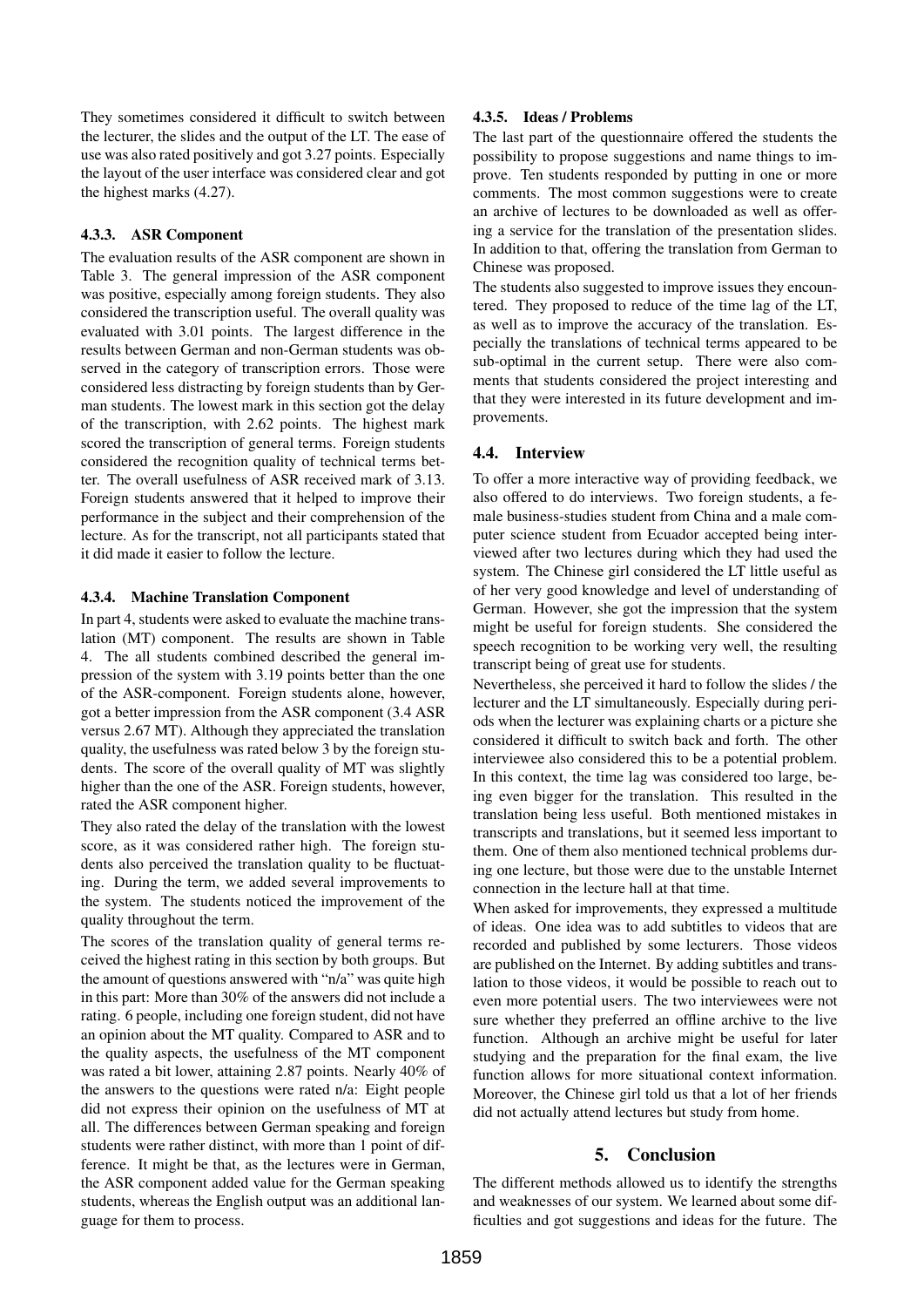|                                                     |                          | All  | <b>NG</b> | G    |
|-----------------------------------------------------|--------------------------|------|-----------|------|
| <b>General Impression</b>                           |                          | 3.21 | 3.00      | 3.27 |
| The service is                                      | terrible – wonderful     | 3.23 | 3.20      | 3.24 |
| The experience is                                   | frustrating – satisfying | 3.18 | 2.80      | 3.29 |
| The system is                                       | not useful – useful      | 3.23 | 3.00      | 3.29 |
| <b>Perceived usefulness</b>                         |                          | 3.26 | 2.8       | 3.47 |
| Using the LT improves my performance in study-      | $disagree - agree$       | 3.13 | 2.20      | 3.55 |
| ing for this subject.                               |                          |      |           |      |
| Using the LT increases my understanding of the      | disagree – agree         | 3.13 | 3.20      | 3.09 |
| lecture.                                            |                          |      |           |      |
| Using the LT makes it easier to follow the lecture. | disagree – agree         | 2.81 | 2.00      | 3.18 |
| I would find the LT useful in other lectures.       | $disagree - agree$       | 3.94 | 3.80      | 4.00 |
| Perceived ease of use                               |                          | 3.27 | 2.65      | 3.45 |
| I enjoy using the LT.                               | $disagree - agree$       | 3.19 | 2.00      | 3.56 |
| The service works as expected.                      | $disagree - agree$       | 2.73 | 2.00      | 2.94 |
| The features provided are sufficient.               | $disagree - agree$       | 2.86 | 2.20      | 3.06 |
| The layout of the user interface is clear.          | $disagree - agree$       | 4.27 | 4.40      | 4.24 |

Table 2: Overall system evaluation, NG non-German, G German, with different categories

|                                                     |                               | All  | NG   | G    |
|-----------------------------------------------------|-------------------------------|------|------|------|
| <b>General</b>                                      |                               | 2.95 | 3.40 | 2.82 |
| The transcription quality is                        | unsatisfying $-$ satisfying   | 2.86 | 3.40 | 2.71 |
| The usefulness of the transcription is              | $low - high$                  | 3.05 | 3.40 | 2.94 |
| Quality                                             |                               | 3.01 | 3.13 | 2.97 |
| The errors of the transcription were                | distracting – not distracting | 2.75 | 3.40 | 2.53 |
| The delay in transcription was                      | $high - low$                  | 2.62 | 2.80 | 2.56 |
| The transcription was                               | disfluent - fluent            | 2.90 | 2.60 | 3.00 |
| During lectures, transcription quality was          | $fluctuating - consistent$    | 3.06 | 3.20 | 3.00 |
| During the term, transcription improved             | not at all – clearly          | 3.15 | 3.00 | 3.20 |
| The transcription of general terms was              | $bad - good$                  | 3.44 | 3.40 | 3.46 |
| The transcription of technical terms was            | $bad - good$                  | 3.28 | 3.50 | 3.21 |
| <b>Usefulness</b>                                   |                               | 3.13 | 2.93 | 3.22 |
| The transcription helped me improve my perfor-      | disagree – agree              | 3.19 | 3.00 | 3.27 |
| mance in studying for this subject.                 |                               |      |      |      |
| The transcription made it easier to follow the lec- | disagree – agree              | 3.06 | 2.80 | 3.18 |
| ture.                                               |                               |      |      |      |
| The transcription made it easier to comprehend      | disagree – agree              | 3.13 | 3.00 | 3.20 |
| the content of the lecture.                         |                               |      |      |      |

Table 3: Evaluation ASR component, NG non-German, G German, with different categories

amount of feedback is rather limited, it contained interesting aspects.

The feedback from people using it was rather positive. They considered it useful and appreciated this service being offered. Yet, there were some features missing. We did implement some of them since the time when we conducted this study. Examples are a reduced latency in both the transcription and translation.

As to the questions we asked at the beginning, "Does the tool help students?", "Is it easier to follow the lectures?": Based on the feedback, the LT does help (foreign) students. They especially appreciated the automatic transcription. In its current form, however, it is sometimes difficult to switch between the lecturer, the presentation and the LT while keeping track of the situation. Thus, especially when a lecturer is explaining charts, pictures or is taking notes it might be a bit confusing. Nevertheless, suggestions like the integration of the slides, an archive of the lectures and/or the possibility to annotate or highlight text would be of great help in this respect.

## 6. Bibliographical References

Cho, E., Fügen, C., Herrmann, T., Kilgour, K., Mediani, M., Mohr, C., Niehues, J., Rottmann, K., Saam, C., Stüker, S., et al. (2013). A real-world system for si-